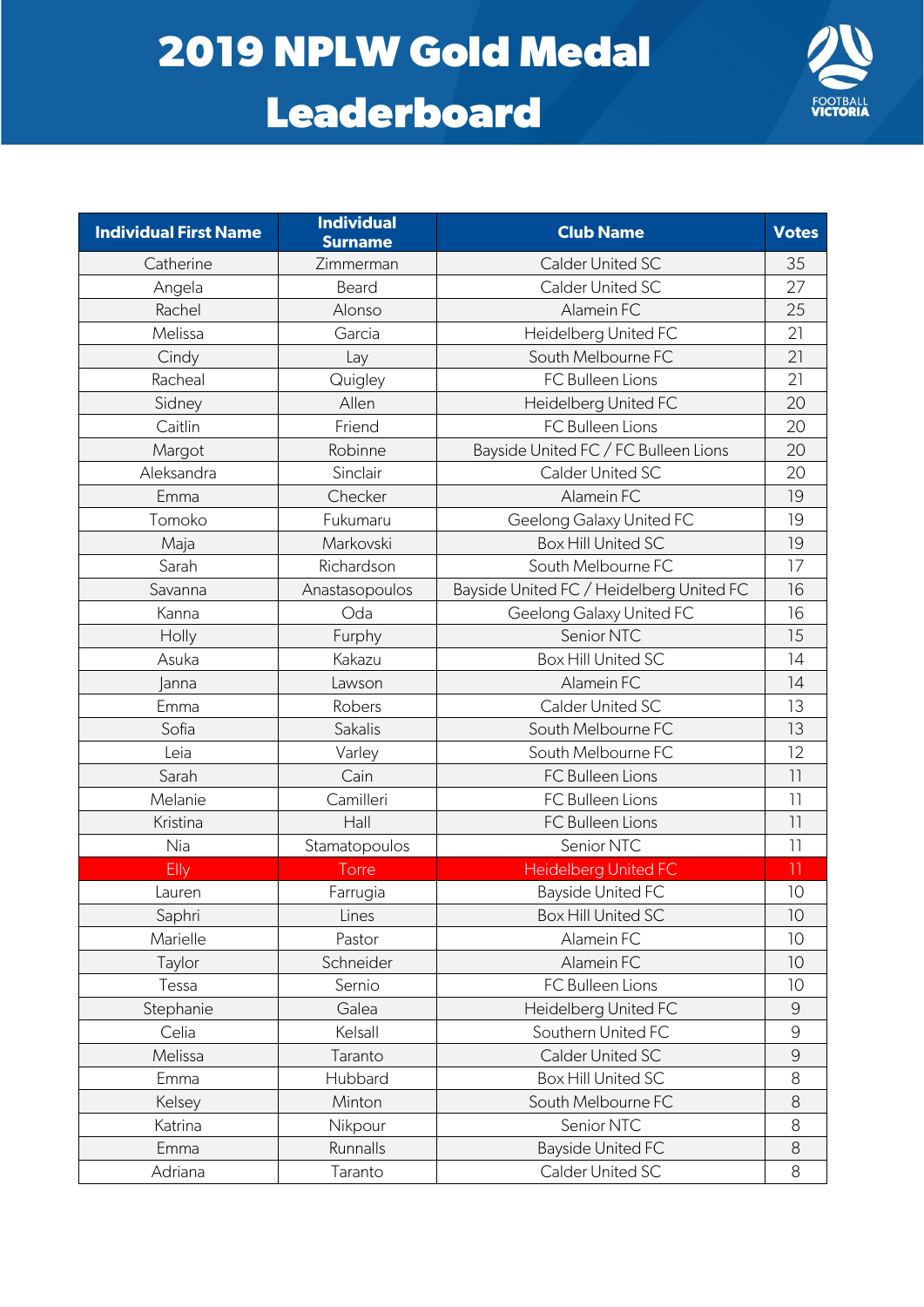| Lujeyn         | Al-Huneidi       | Geelong Galaxy United FC  | 7              |
|----------------|------------------|---------------------------|----------------|
| Jacynta        | Galabadaarachchi | Alamein FC                | 7              |
| Jamie          | Pollock          | South Melbourne FC        | 7              |
| Christine      | Fonua            | Heidelberg United FC      | 6              |
| Alana          | <b>Jancevski</b> | Senior NTC                | 6              |
| Lucy           | <b>Johnson</b>   | Alamein FC                | 6              |
| Lia            | Privitelli       | FC Bulleen Lions          | 6              |
| Akeisha        | Sandhu           | Alamein FC                | 6              |
| Elaina         | Vatcky           | <b>Box Hill United SC</b> | 6              |
| Kelsey         | Zafiridis        | FC Bulleen Lions          | 6              |
| Casey          | Aarons           | Southern United FC        | 5              |
| Cristina       | Cardaci          | <b>Bayside United FC</b>  | 5              |
| Natasha        | Dakic            | <b>Box Hill United SC</b> | 5              |
| Olivia         | Ellis            | <b>Box Hill United SC</b> | 5              |
| Mia            | Hollingsworth    | South Melbourne FC        | 5              |
| Bethany        | Mason-Jones      | <b>Box Hill United SC</b> | 5              |
| Claudia        | Mihocic          | Senior NTC                | 5              |
| Kayla          | Morrison         | FC Bulleen Lions          | 5              |
| <b>Brydie</b>  | Siryj            | Heidelberg United FC      | 5              |
| <b>less</b>    | Tay              | Alamein FC                | 5              |
| Melissa        | Barbieri         | Alamein FC                | $\overline{4}$ |
| Nikolina       | <b>Bucalo</b>    | <b>Bayside United FC</b>  | $\overline{4}$ |
| Emily          | Dolzan           | FC Bulleen Lions          | $\overline{4}$ |
| Polly          | Doran            | Calder United SC          | $\overline{4}$ |
| Tiffany        | Eliadis          | South Melbourne FC        | $\overline{4}$ |
| Emily          | Harbis           | <b>Bayside United FC</b>  | $\overline{4}$ |
| Natalie        | Martineau        | South Melbourne FC        | $\overline{4}$ |
| Grace          | Taranto          | Senior NTC                | $\overline{4}$ |
| Yasmin         | Cerda Fredes     | Southern United FC        | 3              |
| Rhiannon       | Fensom           | <b>Box Hill United SC</b> | 3              |
| Sienna         | Fogarty          | <b>Bayside United FC</b>  | 3              |
| Lisa           | Fonua            | Heidelberg United FC      | 3              |
| Hayley         | Geurts           | <b>Box Hill United SC</b> | 3              |
| Katherine      | Goff             | Alamein FC                | 3              |
| Adriana        | Jones            | South Melbourne FC        | 3              |
| Emily          | Kenshole         | Geelong Galaxy United FC  | 3              |
| Holly          | Murray           | Senior NTC                | 3              |
| Alexandra      | Natoli           | FC Bulleen Lions          | 3              |
| Imogen         | Pratt            | Geelong Galaxy United FC  | 3              |
| Elisabeth      | Robers           | Heidelberg United FC      | 3              |
| <b>Jessica</b> | Au               | <b>Bayside United FC</b>  | $\overline{2}$ |
| Claudia        | Fruscalzo        | FC Bulleen Lions          | $\overline{2}$ |
| Niamh          | Griffen          | <b>Box Hill United SC</b> | $\overline{2}$ |
| Gulcan         | Koca             | Calder United SC          | $\overline{2}$ |
| ennifer        | Lum              | Southern United FC        | $\overline{2}$ |
| Stacey         | Papadopoulos     | Calder United SC          | $\overline{2}$ |